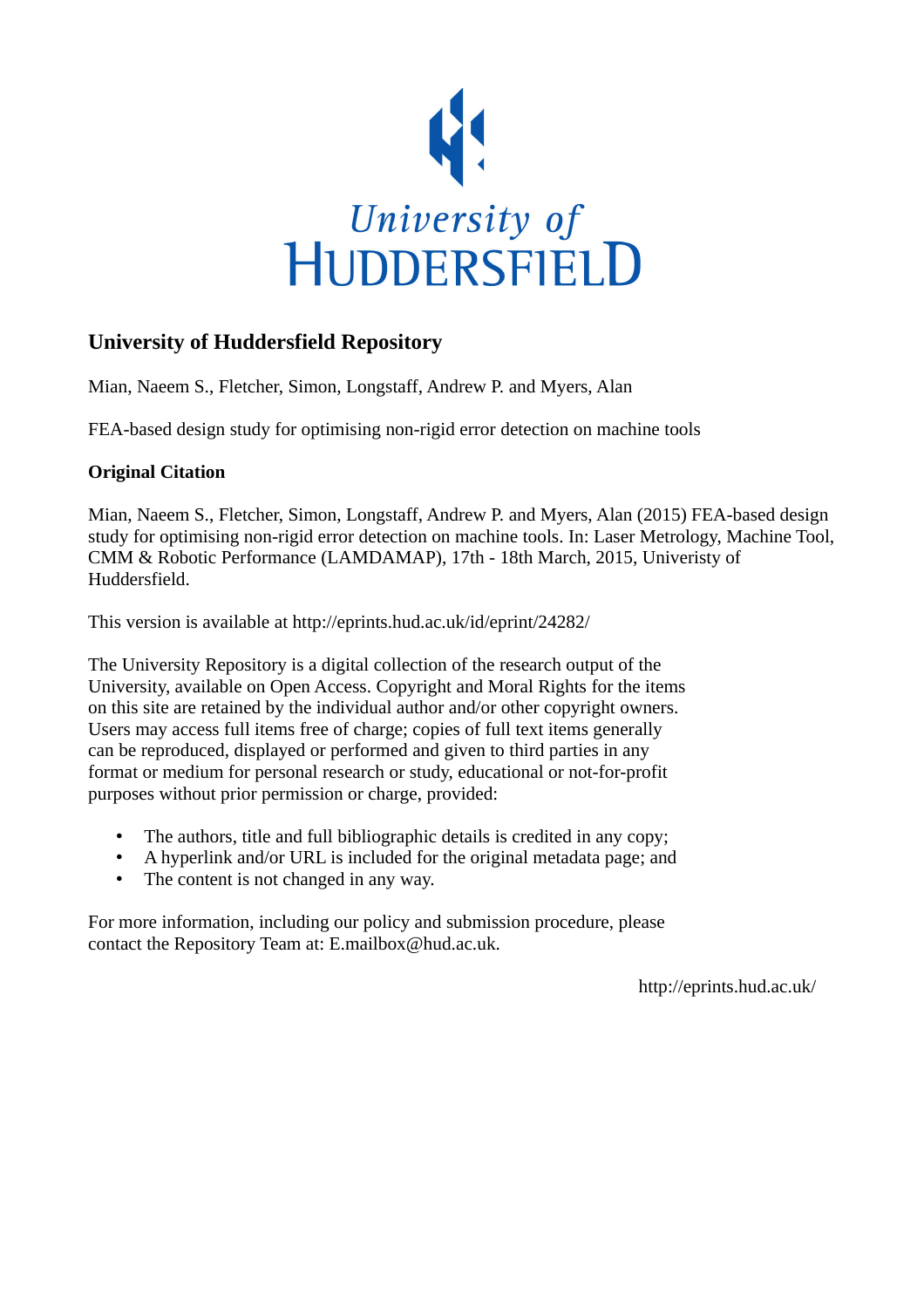# **FEA-based design study for optimising nonrigid error detection on machine tools**

N.S. Mian, S. Fletcher, A.P. Longstaff, A. Myers

Centre for Precision Technologies, University of Huddersfield, Queensgate, Huddersfield HD1 3DH, UK

## **Abstract**

Non-rigid-body behaviour can have a considerable effect on the overall accuracy performance of machine tools. These errors originate from bending of the machine structure due to change in distribution of its own weight or from movement of the workpiece and fixture. These effects should be reduced by good mechanical design, but residual errors can still be problematic due to realistic material and cost limitations. One method of compensation is to measure the deformation directly with sensors embedded in a metrology frame. This paper presents an FEA-based design study which assesses finite stiffness effects in both the machine structure and its foundation to optimise the sensitivity of the frame to the resulting errors. The study results show how a reference artefact, optimised by the FEA study, can be used to detect the distortion.

## **1 Introduction**

Geometric errors are also known as rigid-body errors as they are assumed to exist without any specified loading conditions. In reality, the finite stiffness of the machine tool structure can lead to non-rigid effects or load induced errors. These result from factors such as inertia, machine and workpiece mass or cutting forces. These errors vary with different configurations, speed, cutting and loading conditions. [3, 5-8]. The overall effect of these errors is generally small compared to geometric errors but they can become more significant on larger machines and structural configurations having moving workpieces or stacked axes. They can also be the dominant residual error once the systematic geometric errors have been reduced using the standard compensation features available in most modern numerical control systems. The residual uncompensated non-rigid errors are typically due to:

 Machine axis movement: Movement of the machine axis causes a new mass distribution on the machine structure, resulting in deformation and an effective change in the form of the geometric error components.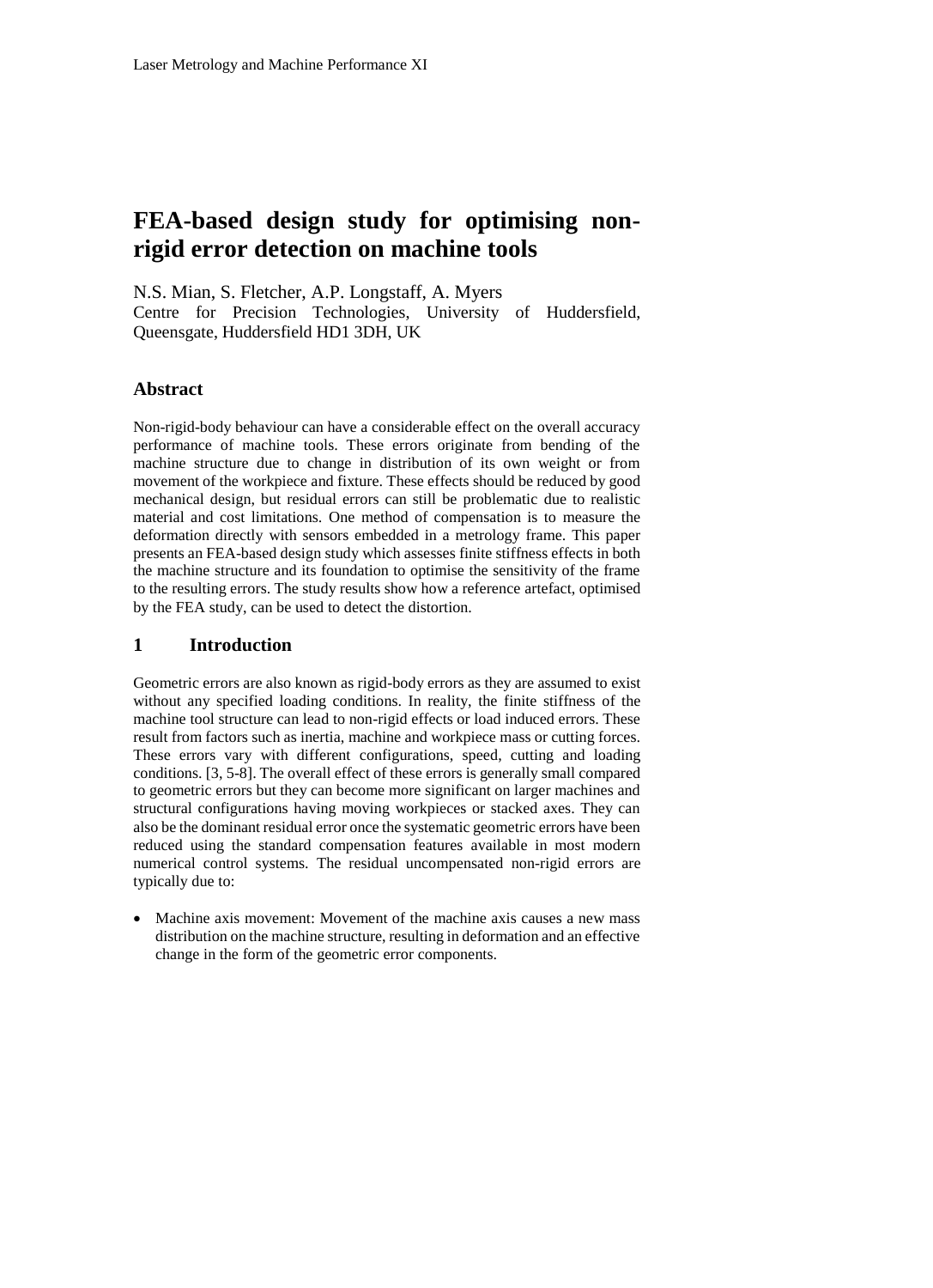- Mass of the work piece: Adding a component to the machine table produces a change of loading of the machine structure, movement of the axis during machining will cause a change in deformation.
- Cutting loads: The cutting process introduces loading into the machine structure. Taking deep cuts into the workpiece can produce large errors. However, high accuracy is not normally required during heavy cuts.
- Cutting tool mass: Single tool mass should not provide excessive loading of the structure. However, multiple tool turrets introduce concentrated loading onto the headstock, causing extra loading close to the point of machining.
- Fixture stiffness: The stiffness of fixtures is usually relatively high compared to the more complex machine tool structure. However, this may not be true, as work holding and fixture design becomes increasingly complex and less material is used for clamping.

There are a number of methods which can be used to eliminate these errors, such as better selection of the cutting speeds, feedrate and depth of cut that can reduce cutting load errors. Mechanical adjustments and pre-loading of the structural elements could reduce excessive and uneven loading problems by even distribution of the mass. Fixture stiffness relies on good design as well as cutting parameters. Other sources are fundamental to the operation of the machine tool and cannot be greatly influenced by the user. Some prevention can be achieved by controlling mass distribution such as keeping workpiece and fixture mass in the middle of the table to minimise cantilever effects.

Non-rigid errors manifest themselves as small angular errors that change as a result of one or more axes moving, but they can be significant depending on the machine, required tolerances, etc. How angular errors affect volumetric accuracy is sometimes misunderstood.

[Figure 1](#page-2-0) shows that as the headslide of a machine moves away from the table, the resultant error,  $\epsilon$ , increases. The distance from the centre of rotation to the tool/workpiece interface is called the 'Abbe' offset.



<span id="page-2-0"></span>Figure 1: Effect of angular rotation of a machine tool table

The effect described can be represented by the simple equation:

$$
\in_{\mathbf{x}} = \phi_{X(Y)} \cdot Z
$$
 Equation 0-1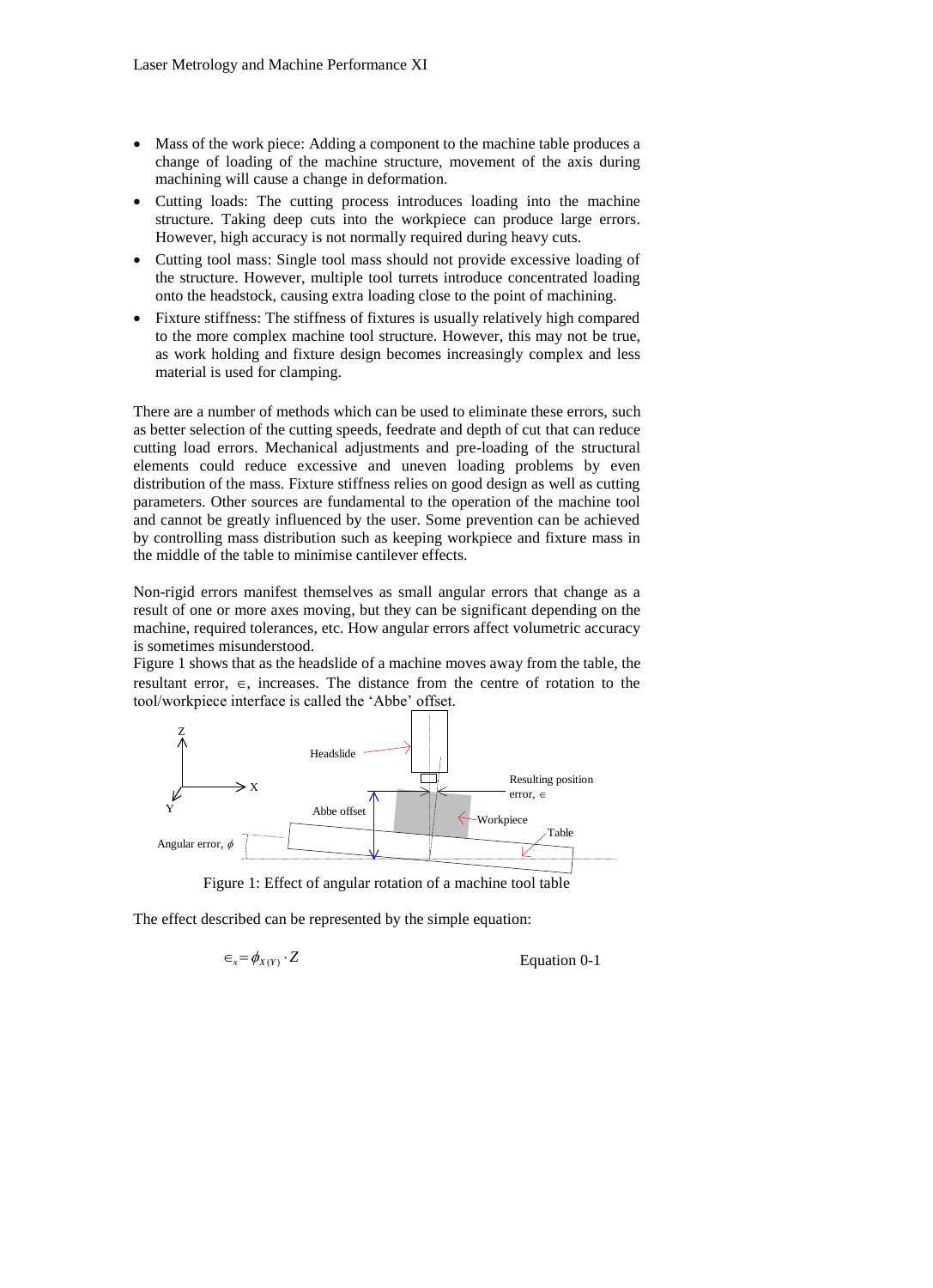Using this equation, a 5arc-second pitch error (rotation of the X axis about the Y axis) will result in 24µm of error over 1m. On large machines, the angular effects can be amplified considerably [1].

The importance and effects of non-rigid errors on machine tools have been investigated and researchers [2] have drawn attention towards the significance of their consideration. In research conducted by Longstaff et al [3], the unloaded moving elements of a Beaver 3-axis Vertical Machining Centre (VMC), were incremented along their axes and measurements were conducted to obtain the combined geometric and non-rigid error components using a laser interferometer with static data capture at each position. The variation due to loading of the carriages, and hence displacement of the table, were observed as the saddle is moved along its axis. The non-rigid effects on the X axis linear positioning errors obtained indicated a significant 55µm error due to the kinematic linking effects of the movement of table and saddle.

Poxton [\[4\]](#page-10-0) analysed the loading effects of structural elements of a small VMC using FEA. Gravity was the only load being exerted onto the structural elements during the simulation. The real errors were measured using a conventional laser interferometer for validation purposes. The base-saddle-table assembly exhibited a vector sum of 16µm of non-rigid error and the spindle-carrier-column assembly exhibited a vector sum of 34µm non rigid error which again were significant compared to the general geometric performance of 60um of that machine. Nonrigid errors are generally thought of as the smallest contribution to inaccuracy by the three major categories of error i.e. geometric errors, thermal errors and consequently there has been relatively limited research into reducing or compensating for them.

The stiffness of the machine tool foundation, the other important aspect, is another very critical area that concerns the overall machining accuracy. Large machines, such as large moving gantry milling machines, are very sensitive to the stiffness of the machine foundation as well as the rigidity of the sub-soil underneath. The published literature [4] suggests the importance of this area. Myers et al [5] presented a novel technique for measuring the static stiffness of machine tool concrete foundations accurately. FEA was used as a prime tool to predict the stiffness of the structure. This work was a continuation of the previous research [6].

Finite stiffness of the machine structure and foundation, including the sub-soil, may induce errors in the machine structure, which may cause the whole machine frame to exceed the required error tolerance and result in non-conforming machining. Designers have used FEA as a tool to design metrology frames under typical static or dynamic loads [\[8,](#page-10-1) [9\]](#page-10-2). However, multiple simulations of different machine conditions and configurations has been a labour-intensive process that can take a long time. More recently, commercial FEA software has provided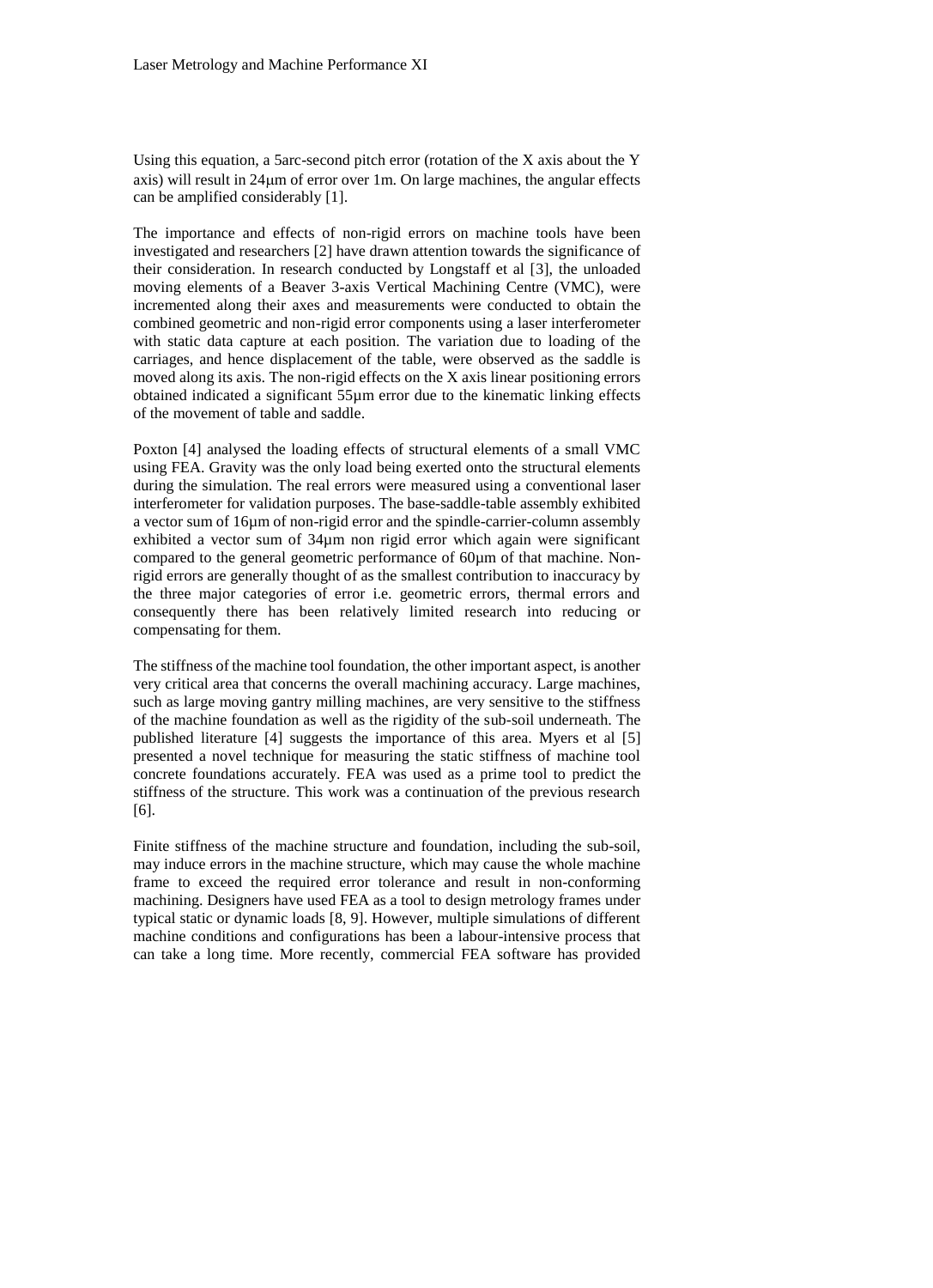optimisation and design study tools to aid in this process by running a sequence of scenarios unaided. This tool is ideal for elastic error simulation having multiple influences. The issues of computing power are also reducing with advancements in computing power.

This paper presents data from such design studies which reveal finite stiffness effects in both the machine structure and its foundation including the sub-soil. It further shows how the implementation of multiple scenarios provides additional information about deflections not normally detected. The design study tool is then used for the development and optimisation of a reference artefact incorporated into a new machine structure. The artefact is designed to detect the machine deformation under selected loading conditions. The results show how the reference artefact can be successfully used to detect the distortion and allow the flexibility to alter the design of the machine and foundations accordingly.

## **2 Machine Model**

In this study a medium sized 5-axis horizontal milling machine was considered (3m x 3m x 2m approximate axis strokes). The machine configuration [\(Figure](#page-4-0) 2) provides production flexibility but has the potential for mass variation. The associated finite stiffness errors are listed below, although these will vary depending on the machine configuration.

- $X$  rotation about  $Z$  with mass,  $ECX(M)$
- X rotation about X with Z position,  $EAX(Z)$
- ZY squareness with X, W and mass,  $A0Y(X,W,M)$
- $XY$  squareness with  $Z$ ,  $C0Y(Z)$
- $Y$  rotation about  $X$  with  $W$ ,  $EAY(W)$
- Z straightness in Y with X and mass, EYZ(X,M)
- Offset mass
	- $X$  about X with B, EAX(B,M<sub>xyz</sub>)
	- Z about Z with B,  $ECZ(B, M_{xyz})$

<span id="page-4-0"></span>

Figure 2: Modelled machine

#### **2.1 Foundation and sub-soil**

The first consideration for accurate simulation of medium or large machines that rely on the foundation to form part of the structural loop is the sub-soil. In this study the sub-soil beneath the foundation was determined to be a medium to stiff unweathered, over-consolidated clay having a Young's Modulus of 50MPa. The stiffness is dependent on this value, but also on the depth of the soil before hitting bedrock or other variation in soil type. It is therefore not possible to get an accurate stiffness value without measurement using, for example, a "loaded plate" test. In the absence of a stiffness value, a soil depth of 3m is used to provide sufficient depth for stress to dissipate. The sides are supported with an equivalent elastic support of  $25N/\mu m/m^2$ . The foundation is raised above the soil because the walls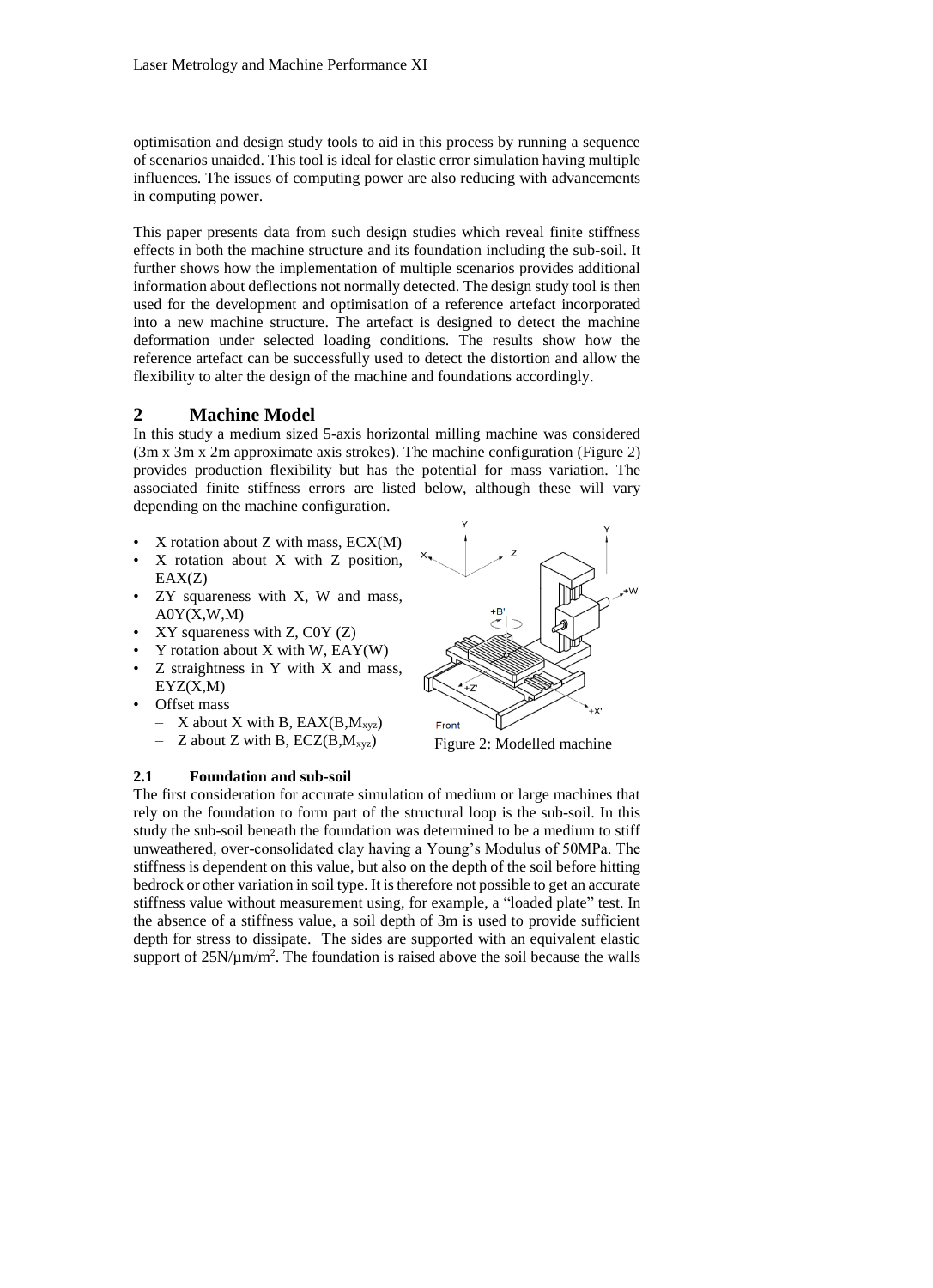do not normally provide support. The foundation is typical steel reinforced concrete with a Young's Modulus of  $26GN/m^2$  initially set to 600mm deep. This was deemed to be the minimum acceptable thickness to be robust against cracking and comfortably accommodate services and fixators. A thickness of 800mm was also included in the work since this was the thickness recommended by a machine builder. An additional consideration for full machine simulation is the method by which the machine is attached to the foundation. In this case BW-Fixatoren fixators were represented as simple blocks with catalogue stiffness of 2.5kN/µm. [Figure 3](#page-5-0) shows the model of the sub-soil, foundation and CNC machine tool. The Y axis was removed (not relevant to the bed behaviour) and some of the machine structural elements have been simplified to reduce the mesh size, but the same mass and overall rigidity has been maintained.



<span id="page-5-0"></span>Figure 3: FEA model of machine, foundation and sub-soil showing displacement in vertical Y direction

#### **2.2 Design study**

It is known that the change in weight distribution of the table will cause bending of the bed and could cause squareness errors. A design study was therefore set up to extract displacement of the machine bed in the vertical Y direction from the FEA at a number of different X axis positions and for the two foundation thicknesses of 600mm and 800mm. [Figure 4](#page-6-0) shows a significantly reduced relative displacement of the ends of the foundation from 85µm to 47µm. The calculated change in XY squareness between the table and column would be reduced from 26µm/m to 15µm/m for the foundation thicknesses respectively. According to the ISO standard 3070 part 1, the result with the minimum thickness is 87% of the allowable squareness tolerance. An additional change in the XY squareness occurs depending on the Z position which was  $12\mu m/m$  and  $7\mu m/m$ for the 600mm and 800mm foundation respectively.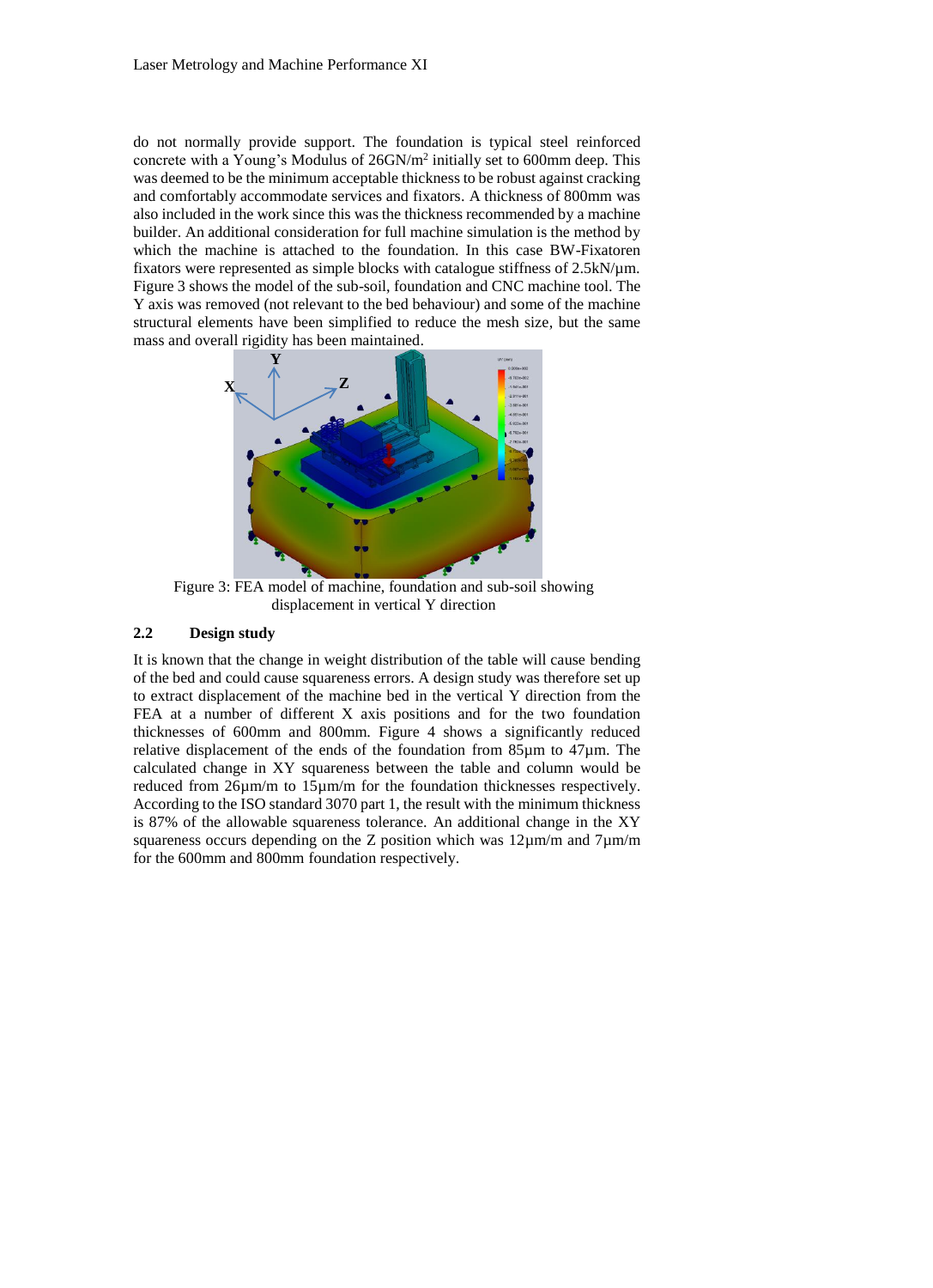

Figure 4: Torsional effect for 600 and 800mm thick foundations

#### <span id="page-6-0"></span>**2.3 Guideway straightness**

A second design study was run using multiple positions of the Z axis. The table was positioned towards its rightmost limit and the table loaded with the maximum payload of 4000Kg. Initially a perfect support (infinite stiffness foundation) was applied and the Z axis moved to four positions. Deflection of the rolling element guideway was determined using nodes selected along the line shown in [Figure 5.](#page-6-1) The resulting deflections in the vertical Y direction are shown in [Figure 6.](#page-7-0) Localised deflection exceeding 40µm occurs when the rolling element feet are over the foundation bolt recesses, the magnitude of which was the most unexpected result of the work.



Figure 5: Rolling element guideway node selection for deflection measurement

<span id="page-6-1"></span>The simulation was repeated with the foundation applied as described in the introduction. [Figure 7](#page-7-1) shows a comparison of the deflection at Z position 620mm with and without the sub-soil. The effect of the foundation deflecting is quite small, at less than 10µm, but it was surprising that it affected such localised distortion. It is expected that the variation will be smaller over the middle of the axis.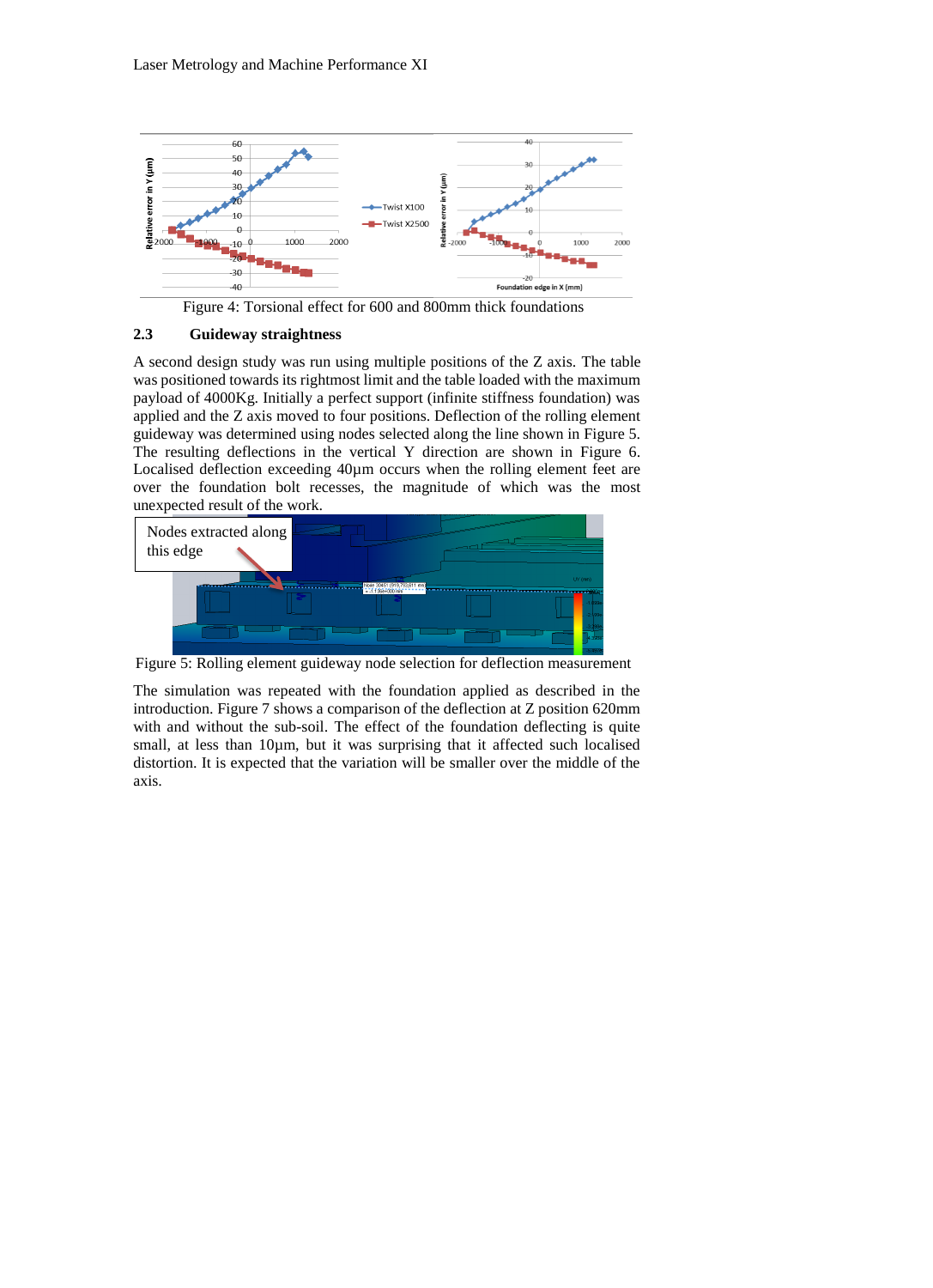

<span id="page-7-0"></span>Figure 6: Deflection in the vertical Y direction of the Z axis rolling element guideway for different Z axis positions



<span id="page-7-1"></span>Figure 7: Deflection in the vertical Y direction of the Z axis rolling element guideway with and without foundation deflection due to sub-soil

# **3 Metrology frame**

One of the most significant distortions on the machine being studied relates to bending of the X axis causing, for example, the angular error ECX depicted by the simulation result shown in [Figure 8.](#page-7-2) Therefore, this structural element was targeted for attaching a measurement system the concept of which was created by Eugen Trapet of ISM3d as part of a joint project (Grant Ref CF-FP 2291122-2). A stable reference strut, shown i[n Figure 9,](#page-8-0) provides a reference against which the machine structure can be compared. A pair of displacement measurements at each end, having an offset in the vertical direction, provides the detection of the structural distortion. Nodes were selected where the linear displacement measurement could take place. For one end of the strut they are indicated in [Figure](#page-8-1)  [10.](#page-8-1)

<span id="page-7-2"></span>

Figure 8: Bending of the X saddle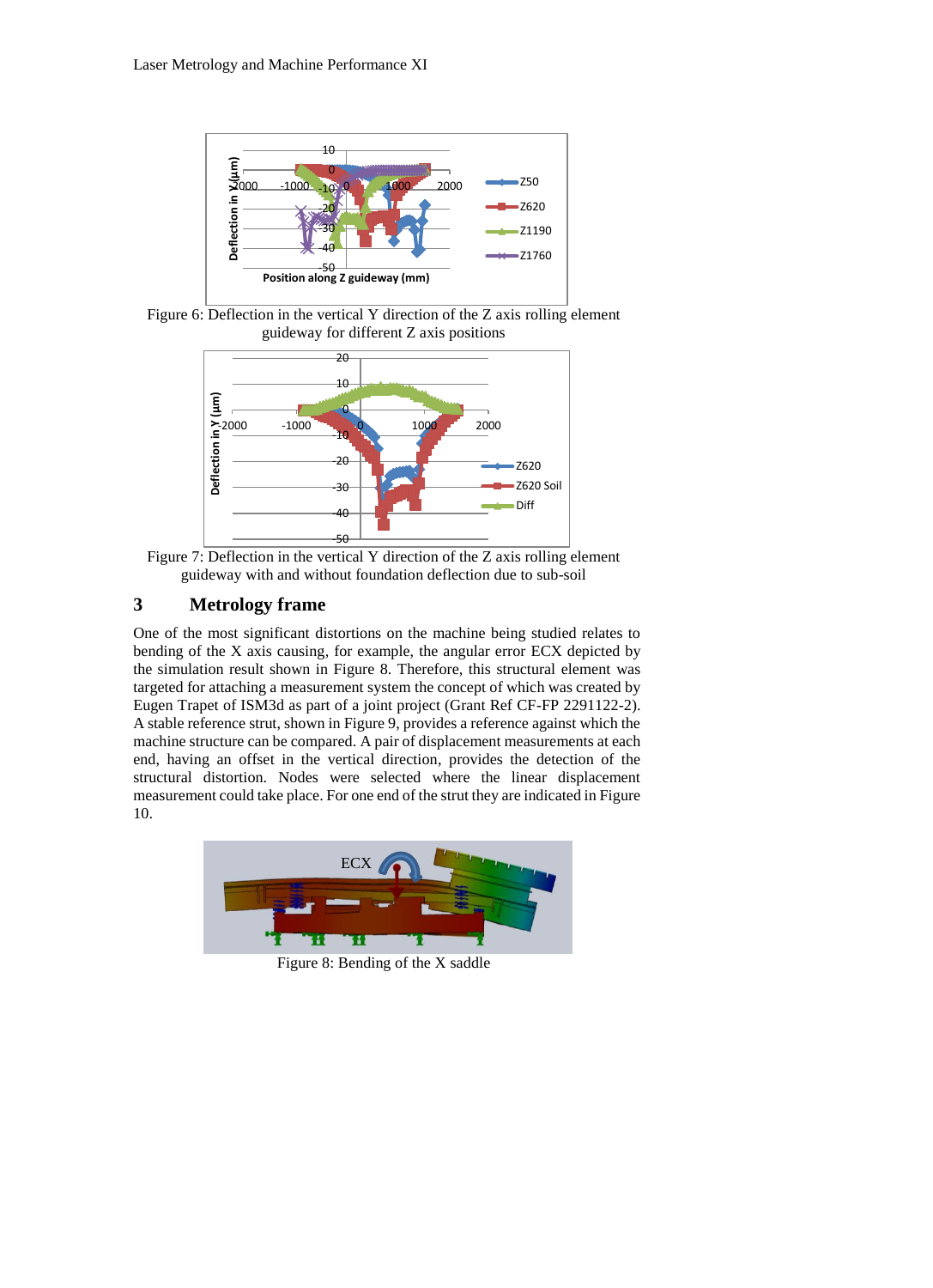<span id="page-8-0"></span>

Figure 10: Four nodes representing reference strutmeasurement

<span id="page-8-1"></span>A range of dimensions were simulated using multiple design scenarios, with each configuration requiring multiple positions of the X axis. For the final configuration above, the results showed good sensitivity in the displacement at the optimal nodes to the angular effect at the table. [Figure 11](#page-8-2) shows the results from two of the lengths include in the study (2.5m and 2m). Minimising the strut length is preferable to reduce material cost, but will potentially reduce sensitivity. The effect at the sensors is only marginally reduced. However, the hysteresis is more than doubled for the shorter length, reducing the accuracy of a positiondependent calculation.



Figure 11: Sensitivity of different reference strut lengths

### <span id="page-8-2"></span>**4 Validation**

[Figure 12](#page-9-0) shows the calculated error ECX(M) from the artefact matches the results measured on the machine using an electronic level to 5µrad . The largest effect is from changing mass and this would not normally be detected by a standard compensation system.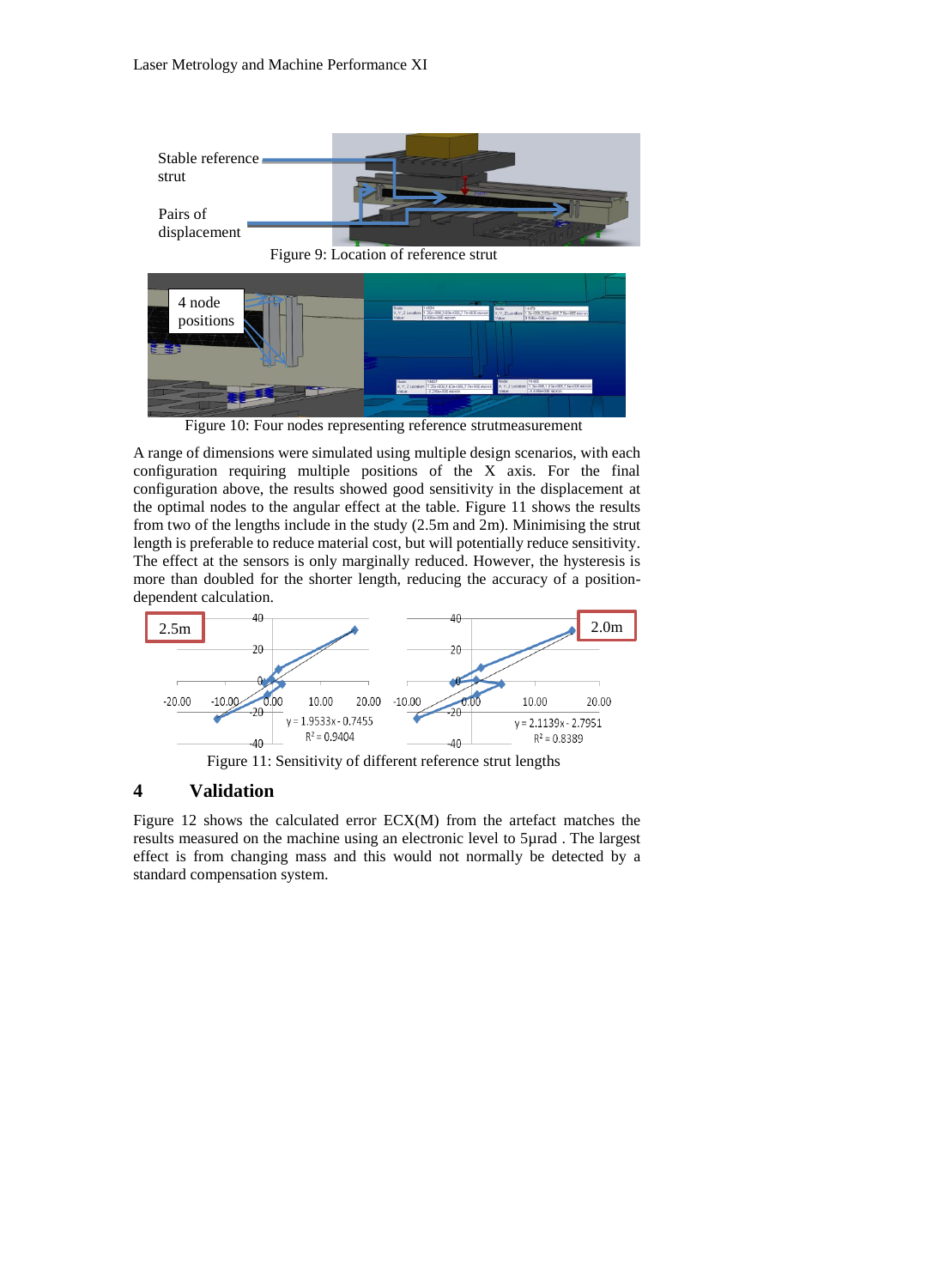

<span id="page-9-0"></span>Figure 12: Comparison of angular error measured using inclinometer and calculated from the frame results

#### **4.1 Offset workpiece mass**

Additional simulations were completed to determine the significance of the mass of the workpiece being offset from the centre of the table and if the strut could be sensitive to the distortion. A design study was run using a medium workpiece weight of 2tonnes offset by 350mm and variation in the positions of both C and X axes as indicated in [Figure 13](#page-9-1) (left) which gave a total of 29 scenarios to run. The detected changes were converted to rotation and straightness error and shown in [Figure 13](#page-9-1) (right). As expected, the largest variation is EAX (commonly referred to as roll error or X rotation about X). Although this is nominally tangential to the strut displacement measurement direction, the structural twist and sensor location is sufficient to detect the error.



Figure 13: Offset mass study (Scenario layout for info only) and result

# <span id="page-9-1"></span>**5. Conclusions**

The application of FEA for machine design and analysis is quite common. In this paper, the facility to automate multiple scenarios has been used to identify a range of finite stiffness errors and also to help verify a proposed measuring system for on-line detection of the errors. The effect of sub-soil, foundation thickness and mass variation have been simulated efficiently and show significant effect on the accuracy of the machine including squareness variation approaching typical ISO tolerances and localised straightness deviation of 40µm near typical recesses in the castings. The FEA tools were used to help design a metrology frame to detect the finite stiffness errors for online detection which shows good sensitivity and accurate estimation compared to inclinometer results.